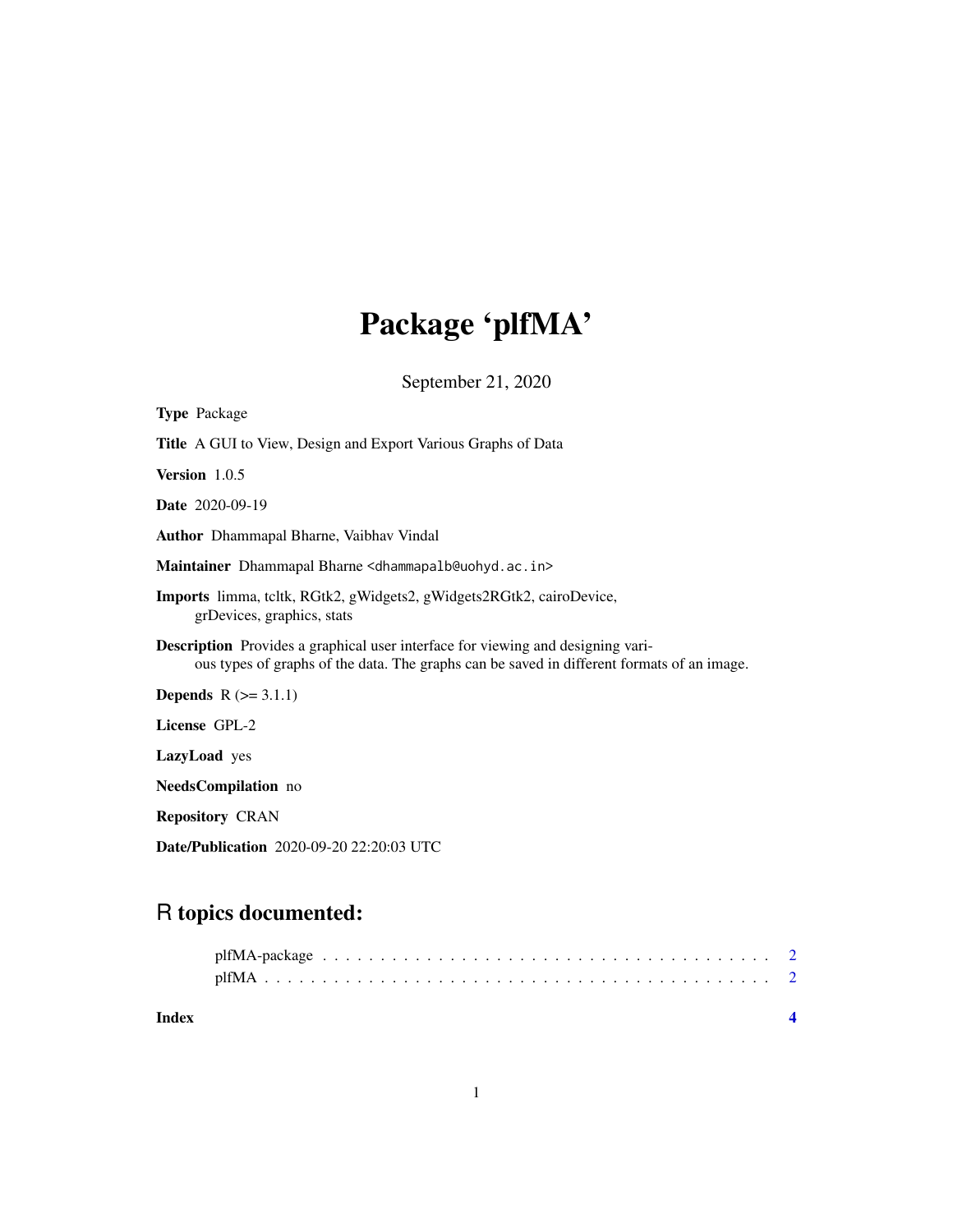#### Description

Provides a graphical user interface for viewing and designing various types of graphs of the data. A data objected can be created and loaded or a tab delimited file can be directly loaded in order to view the data as graphs. The graphs can be designed in different styles and exported in various formats of an image such as .jpeg, .png, .bmp, .pdf, and postscript.

#### Details

| Package: | plfMA      |
|----------|------------|
| Type:    | Package    |
| Version: | 1.0.5      |
| Date:    | 2020-09-19 |
| License: | $GPL-2$    |

Just type pflMA() at R prompt to launch the GUI. Alternatively, create a data object such as x at R prompt and launch the GUI by typing plfMA(x).

#### Author(s)

Maintainer: Dhammapal Bharne <dhammapalb@uohyd.ac.in>

plfMA *A function to launch the plfMA GUI.*

#### Description

A function to launch the plfMA GUI.

#### Usage

plfMA(h,...)

#### Arguments

|   | Data matrix, data frame, RGList, MAList or Empty |
|---|--------------------------------------------------|
| . | Other arguments for h object or Empty            |

#### Details

Once the package is loaded with library and a data object is created, the GUI can be launced using this function.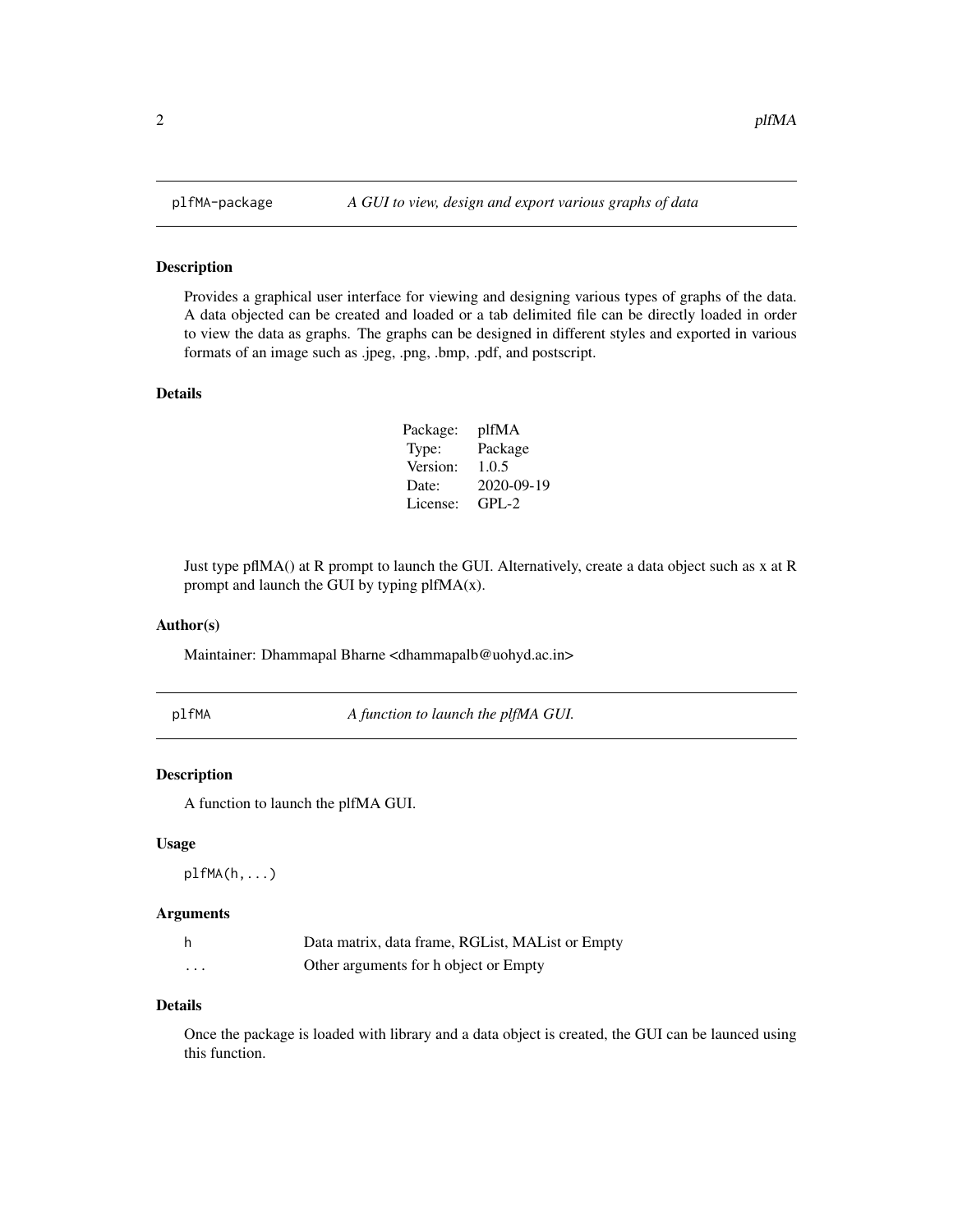#### plfMA 3

### Author(s)

Dhammapal Bharne & Vaibhav Vindal, Department of Biotechnology and Bioinformatics, School of Life Sciences, University of Hyderabad, Hyderabad, Telangana, India.

### Examples

x<-matrix(1:100,ncol=10) plfMA(x)